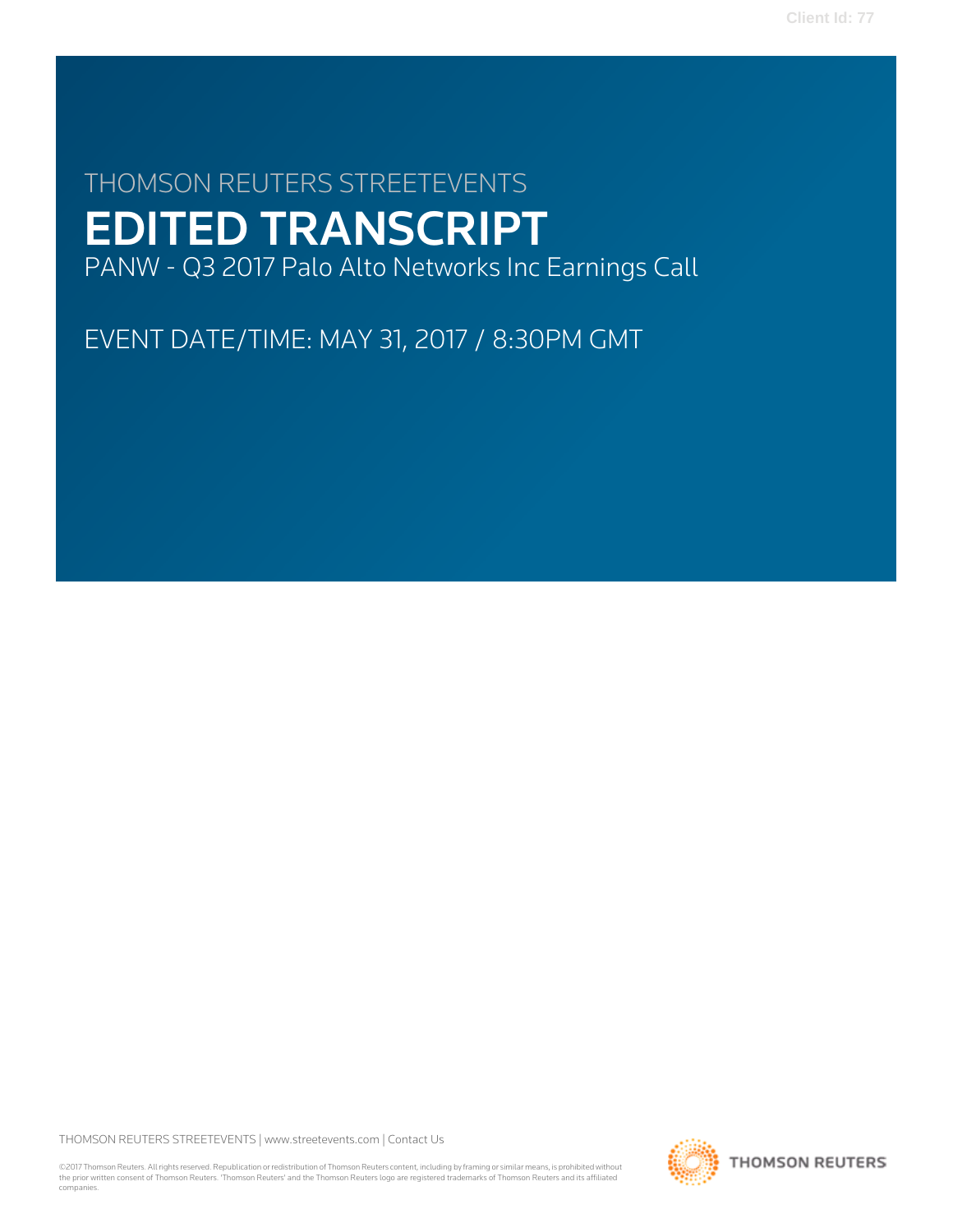### **CORPORATE PARTICIPANTS**

**[Kelsey Turcotte](#page-1-0)** Palo Alto Networks, Inc. - VP of IR **[Mark D. McLaughlin](#page-2-0)** Palo Alto Networks, Inc. - Chairman and CEO **[Mark F. Anderson](#page-11-0)** Palo Alto Networks, Inc. - President **[Steffan C. Tomlinson](#page-3-0)** Palo Alto Networks, Inc. - CFO and EVP

## **CONFERENCE CALL PARTICIPANTS**

**[Andrew James Nowinski](#page-10-0)** Piper Jaffray Companies, Research Division - Principal and Senior Research Analyst **[Catharine Anne Trebnick](#page-13-0)** Dougherty & Company LLC, Research Division - VP and Senior Research Analyst **[Gabriela Borges](#page-5-0)** Goldman Sachs Group Inc., Research Division - Equity Analyst **[Gregg Steven Moskowitz](#page-6-0)** Cowen and Company, LLC, Research Division - MD and Senior Research Analyst **[John Stephen DiFucci](#page-6-1)** Jefferies LLC, Research Division - Equity Analyst **[Jonathan Frank Ho](#page-8-0)** William Blair & Company L.L.C., Research Division - Technology Analyst **[Keith Weiss](#page-15-0)** Morgan Stanley, Research Division - Equity Analyst **[Kenneth Richard Talanian](#page-14-0)** Evercore ISI, Research Division - Analyst **[Matthew George Hedberg](#page-7-0)** RBC Capital Markets, LLC, Research Division - Analyst **[Michael Turits](#page-9-0)** Raymond James & Associates, Inc., Research Division - MD of Equity Research and Infrastructure Software Analyst **[Michael Wonchoon Kim](#page-11-1)** Imperial Capital, LLC, Research Division - SVP **[Philip Alan Winslow](#page-7-1)** Wells Fargo Securities, LLC, Research Division - Senior Analyst **[Pierre C. Ferragu](#page-12-0)** Sanford C. Bernstein & Co., LLC., Research Division - Senior Analyst **[Saket Kalia](#page-8-1)** Barclays PLC, Research Division - Senior Analyst **[Shaul Eyal](#page-12-1)** Oppenheimer & Co. Inc., Research Division - MD and Senior Analyst **[Walter H Pritchard](#page-14-1)** Citigroup Inc, Research Division - MD and U.S. Software Analyst

# **PRESENTATION**

#### **Operator**

<span id="page-1-0"></span>Good day, everyone, and welcome to the Palo Alto Networks Fiscal Third Quarter 2017 Earnings Conference Call. Today's conference is being recorded.

And at this time, I'd like to turn the conference over to Kelsey Turcotte, Vice President of Investor Relations. Please go ahead, ma'am.

#### **Kelsey Turcotte** - Palo Alto Networks, Inc. - VP of IR

Great. Thanks, Tom. Good afternoon, and thank you for joining us on today's conference call to discuss Palo Alto Networks' fiscal third quarter 2017 financial results. This call is being broadcast live over the Web and can be accessed on the Investors section of our website at investors.paloaltonetworks.com.

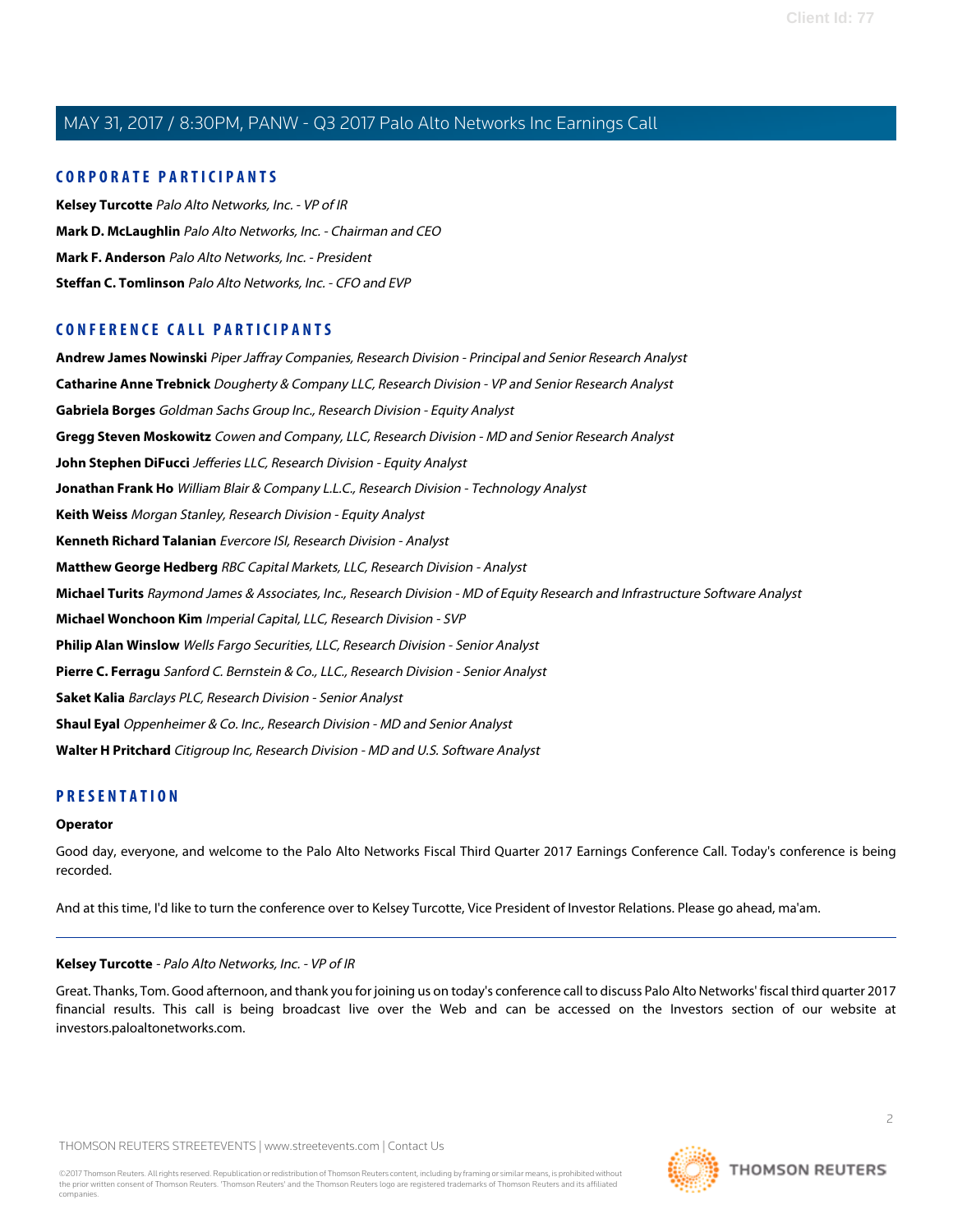With me on today's call are Mark McLaughlin, our Chairman and Chief Executive Officer; Steffan Tomlinson, our Chief Financial Officer; and Mark Anderson, our President.

This afternoon, we issued a press release announcing our results for the fiscal third quarter ended April 30, 2017. If you would like a copy of the release, you can access it online on our website. We would like to remind you that during the course of this conference call, management will make forward-looking statements, including statements regarding our financial guidance, modeling points for the fiscal fourth quarter and full year '17; our competitive position and the demand and market opportunity for our products and subscriptions; our ability to drive outside growth rates; trends in certain financial results and operating metrics; our initiatives, plans and investments regarding our sales productivity; success and timing of integration of our newly acquired products; innovations in our product, subscription and support offering. These forward-looking statements involve a number of risks and uncertainties, some of which are beyond our control, which could cause actual results to differ materially from those anticipated by these statements. These forward-looking statements apply as of today, and you should not rely on them as representing our views in the future, and we undertake no obligation to update these statements after this call.

For a more detailed description of factors that could cause actual results to differ, please refer to our quarterly report on Form 10-Q filed with the SEC on March 1, 2017, and our earnings release posted a few minutes ago on our website and on the SEC's website.

Also, please note that certain financial measures we use on this call are expressed on a non-GAAP basis and have been adjusted to exclude certain charges. For historical periods, we have provided reconciliations of these non-GAAP financial measures to GAAP financial measures in the supplemental financial information that can be found in the Investors section of our website located at investors.paloaltonetworks.com.

We would also like to inform you that we will be presenting at the Bank of America Merrill Lynch 2017 Technology Conference on Tuesday, June 6, and hosting Investor Day 2017 on Wednesday, September 27 in New York City.

And finally, once we have completed our formal remarks, we will be posting them to our Investor Relations website under quarterly results.

<span id="page-2-0"></span>And with that, I'll turn the call over to Mark.

### **Mark D. McLaughlin** - Palo Alto Networks, Inc. - Chairman and CEO

Thank you, Kelsey, and thank you, everyone, for joining us on the call today to discuss our fiscal third quarter results.

In the third quarter, revenue grew 25% year-over-year to \$432 million and billings grew 12% year-over-year to \$544 million. We generated free cash flow of \$163 million and reported non-GAAP earnings per share of \$0.61, up 33% year-over-year.

As many of you know, we initiated a salesforce reorganization at the outset of our fiscal third quarter. We are making solid progress in these efforts and are on track with our project plans. While we have much more to do and will take time to fully realize the impact of these changes, early feedback from customers, partners and our sales teams has been good.

Now turning to the quarter. In Q3, new customer adds were the second-highest in the company's history. We are now privileged to serve more than 39,500 customers worldwide, including 86 of the Fortune 100 and approximately 1,200 of the Global 2000, 40 of which we added during the quarter. Feedback on our technology, approach and strategy is very positive, as evidenced not only by high rates of customer acquisition, but also by external recognition. For example, customer satisfaction is very high as measured by our Net Promoter Score of 73, which is more than 20 points higher than what is considered a best-in-class Net Promoter Score of 50. And in Q3, we were privileged to earn the SANS Best of 2016 award for next-generation firewalls, which was voted on by the SANS community of security operations professionals and security managers from around the world who have used our technology to increase the effectiveness and efficiency of their cybersecurity programs.

In Q3, we continue to see strength not only in new customer acquisition, but also in increasing wallet share of existing customers for our next-generation security platform. In the quarter, all of our top 25 lifetime value customers again made purchases. And to make this list, a customer had to have spent a minimum of \$20.1 million in lifetime value, a 61% increase over the \$12.5 million in Q3 of fiscal '16.

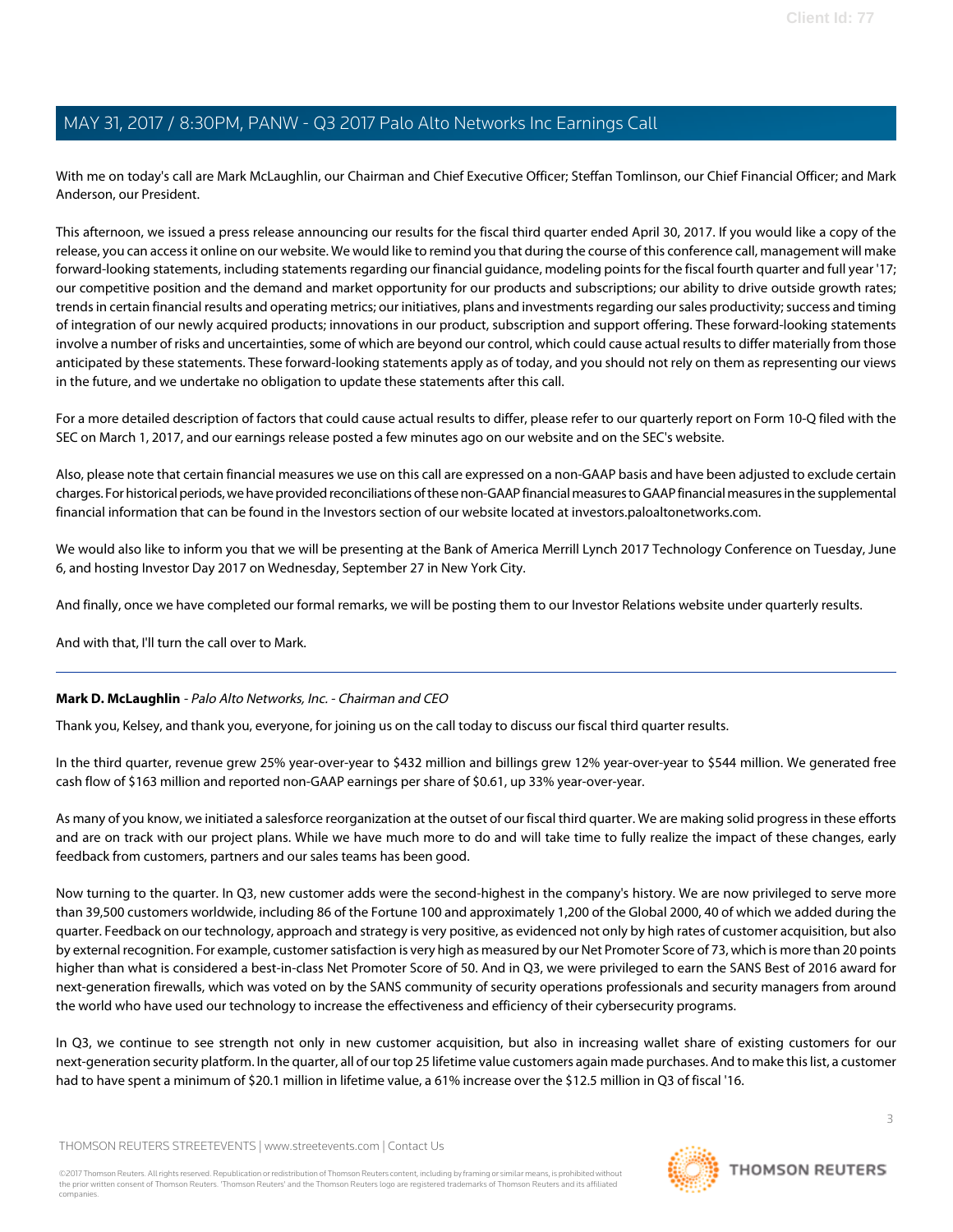Specific examples of customer wins and competitive displacements in the quarter included a Check Point data center replacement at one of the world's largest retailers, an 8-figure deal to replace Check Point in a large U.S.-based auto insurance provider, a 7-figure Cisco replacement that included all of our attached subscriptions where we became the security platform for one of the world's largest travel companies based in Europe, a 7-figure Cisco replacement with our PA-7080 chassis and new PA 5200 series devices at a multistate network of physician clinics, outpatient centers and hospitals in the United States; a 7-figure deal to become the security architecture for one of the largest insurance companies in the United States, including securing their cloud initiatives and 2 large antivirus replacements with Traps in one of Southeast Asia's largest banks as well as the U.S.-based health care provider.

We're able to win at very high rates in a very competitive market because of the unique capabilities of our platform. As the recent WannaCry global attack illustrated, the need for integrated and automated security is growing quickly. We are always pushing the innovation curve to keep customers safe across their entire architecture, including on-premise, endpoints, third-party SaaS applications and public and private cloud deployments. And this approach is constantly enhanced by the network effect of tens of thousands of customers in our technology partner ecosystem, providing leverage to each other through our platform. Our continued innovation has been well received by the market.

Our new hardware generated very high interest in the quarter, and we are pleased that demand for these new products exceeded our internal forecast. Also, market reaction was very positive for the introduction of our new high-performance virtualized firewalls as well as our new 8.0 operating system with more than 70 new security features that enhance all aspects of our next-generation security platform.

Momentum with our attach subscription services was also evident in Q3, including WildFire, where we added approximately 1,500 new customers. We have been adding over 1,000 WildFire customers per quarter for over 3 years and are now serving approximately 17,000 WildFire customers. WildFire is a great example of how our integrated and automated approach to enterprise security not only improves prevention outcomes, but also drives operational efficiencies for customers overwhelmed by the numbers, cost and complexity of legacy tools and point products.

With the size of our customer base and capabilities deployed, we are also using analytics to provide differentiated tools and actionable intelligence. We saw strong customer growth in AutoFocus as well as a high degree of interest in our newly acquired LightCyber technology. We remain on track to have LightCyber integrated into our platform and offered as a subscription service by the end of this calendar year.

In addition to analytics, cloud security is top of mind for our customers and we continue to see solid uptake on our cloud offerings due to our unique ability to provide not only cloud specific security capabilities, but also the consistency of security wherever data resides or is computed.

In Q3, we saw strong sequential growth for Aperture, added hundreds of VM-Series customers and are continuing to expand our market reach by leveraging our partnerships with all leading cloud infrastructure providers. And traction continues to grow nicely for Traps, where hundreds of channel partners are now selling Traps and we are serving over 1,000 customers.

In early May, we announced the latest release of Trap's endpoint technology. Enhancements in this 4.0 release include the addition of support for macOS and a beta for Android, plus several new prevention modules designed to detect and stop ransomware and other advanced threats. When implemented with our next-generation firewalls, customers can now correlate endpoint and network security events in our network security management tool, Panorama. In just a couple weeks, we are expecting thousands of guests join us in Vancouver for Ignite, our annual user conference. This is proven to be a great and highly anticipated event by our customers and partners, and we hope to see you there. Registration information can be found on the Palo Alto Networks website.

<span id="page-3-0"></span>And with that, I'll turn the call over to Steffan.

### **Steffan C. Tomlinson** - Palo Alto Networks, Inc. - CFO and EVP

Thanks, Mark. Before I start, I'd like to note that except for revenue and billings figures, all financial figures are non-GAAP and growth rates were compared to the prior year periods unless stated otherwise.

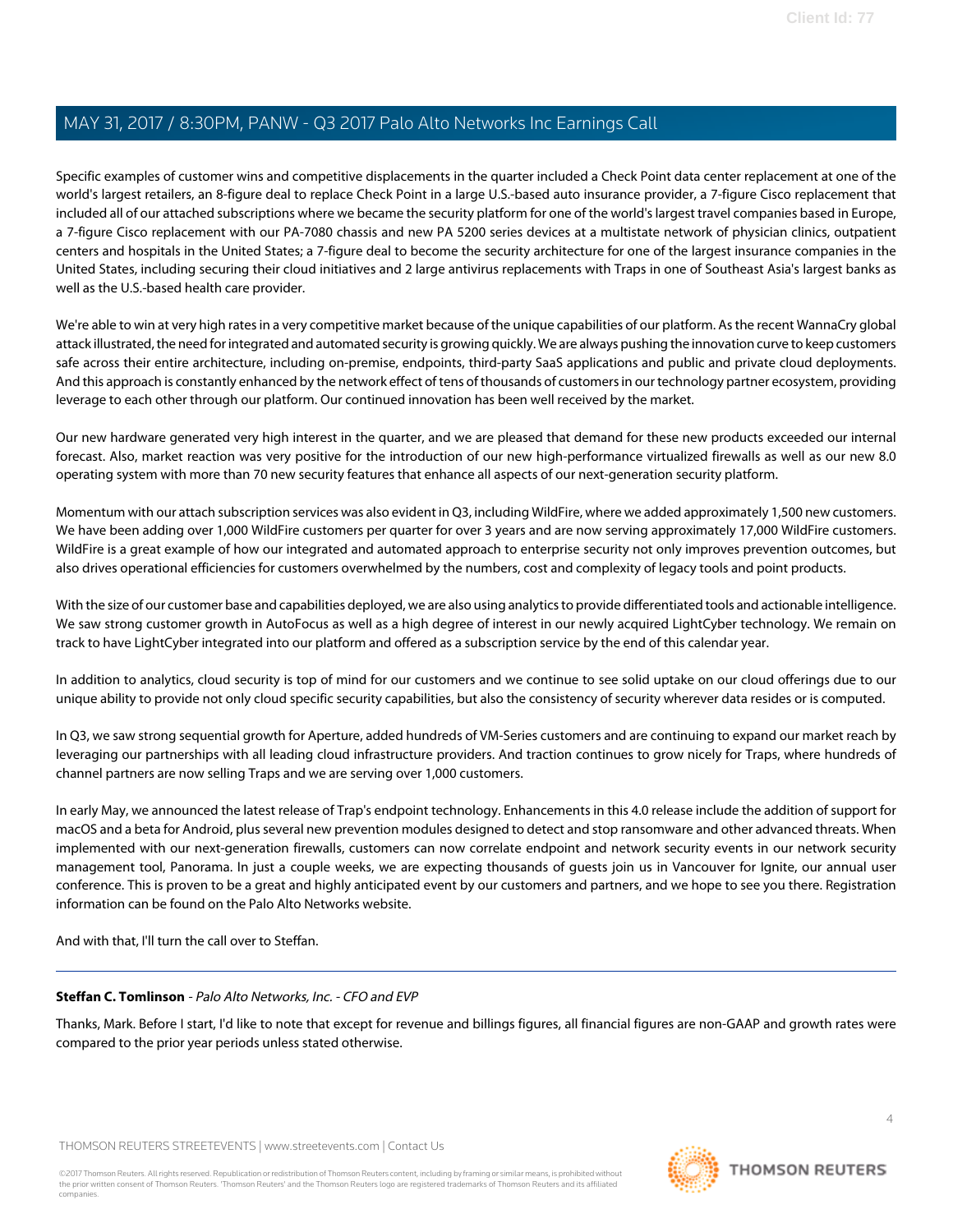In our third quarter, we saw some early positive indicators of the changes we're making in the go-to market portion of our business. Sales productivity improved sequentially, with product revenue coming in better than we had expected as customers invest in our next-generation security platform.

We delivered record revenue, strengthened our balance sheet and generated strong cash flows.

Turning now to the financial highlights for the quarter. New customer acquisition and expansion within our existing customers drove revenue growth of 25% to \$431.8 million. Looking at the geographic mix of revenue, the Americas grew 22%, EMEA grew 32% and APAC grew 33%.

Product revenue of \$164.2 million grew 1.3% compared to the prior year. Increasing adoption of our 8 subscriptions and high renewal rates continue to drive sales in the recurring portion of our business. Q3 SaaS-based subscription revenue of \$143.2 million increased 55%. Support revenue of \$124.4 million increased 37%.

In total, subscription and support revenue of \$267.6 million increased 46% and accounted for a 62% share of total revenue. Billings of \$544.1 million increased 12% and contract duration was unchanged compared to the prior year. Total deferred revenue of \$1.6 billion increased 51%.

Moving on to margins. Q3 gross margin was 76.4%, a decrease of 150 basis points compared to last year and within our target range of 75% to 78%. The decline was primarily attributable to the new products we introduced in the quarter. As we indicated on last quarter's call, new products typically have a higher initial cost of goods sold, which will improve over time.

Looking forward, we expect there will be fluctuations in product gross margin, particularly with the recent introduction of our new products, when we typically see a decline in product gross margin for a few quarters. And in the quarter, discounting decreased sequentially and was essentially flat year-over-year.

Q3 operating expenses were \$250.8 million or 58% of revenue. Operating margin was 18.4% in Q3. Net income for the quarter grew 35% year-over-year to \$57.1 million. EPS grew 33% to \$0.61 per diluted share.

On a GAAP basis for the third quarter, net loss was \$60.9 million or \$0.67 per basic and diluted share. We finished April with cash, cash equivalents and investments of \$2.1 billion.

During the third quarter, we purchased approximately 1.1 million shares of common stock at an average price of \$113 per share, leaving a balance of approximately \$705 million available for ongoing repurchases.

Q3 cash flow from operations of \$211.2 million increased 24%. Capital expenditures in the quarter were \$48.6 million, including \$32.8 million of CapEx related to our new headquarters. Free cash flow was at \$162.6 million, up 8% at a margin of 37.7%. Excluding CapEx related to our new headquarters, free cash flow was \$195.4 million, up 29% at a margin of 45.3%. DSO was 78 days within the target range of 70 to 80 days.

Turning now to guidance and modeling points. This guidance takes into account the type of forward-looking information that Kelsey referred to earlier. It also takes into account the work we still have to do on the go-to-market changes we introduced last quarter.

For fiscal Q4 '17, we expect revenue to be in the range of \$481 million to \$491 million, an increase of 20% to 23%. And we expect non-GAAP EPS to be in the range of \$0.78 to \$0.80 using 93 million to 95 million shares.

In addition, we expect the following modeling points for Q4 '17. Billings to be in the range of \$625 million to \$645 million, product revenue to be in the range of \$188 million to \$191 million and CapEx to be approximately \$55 million, including \$30 million related to our new headquarters.

And for the fiscal year, we expect non-GAAP operating margin to be 19.5% to 19.6%, which is an increase of 220 to 230 basis points relative to FY '16 non-GAAP operating margin of 17.3% as reported. Included in the 220 to 230 basis point improvement is approximately 100 basis points of organic operating margin expansion and 180 to 190 basis points positive impact from the deferred commissions change, offset by an approximately

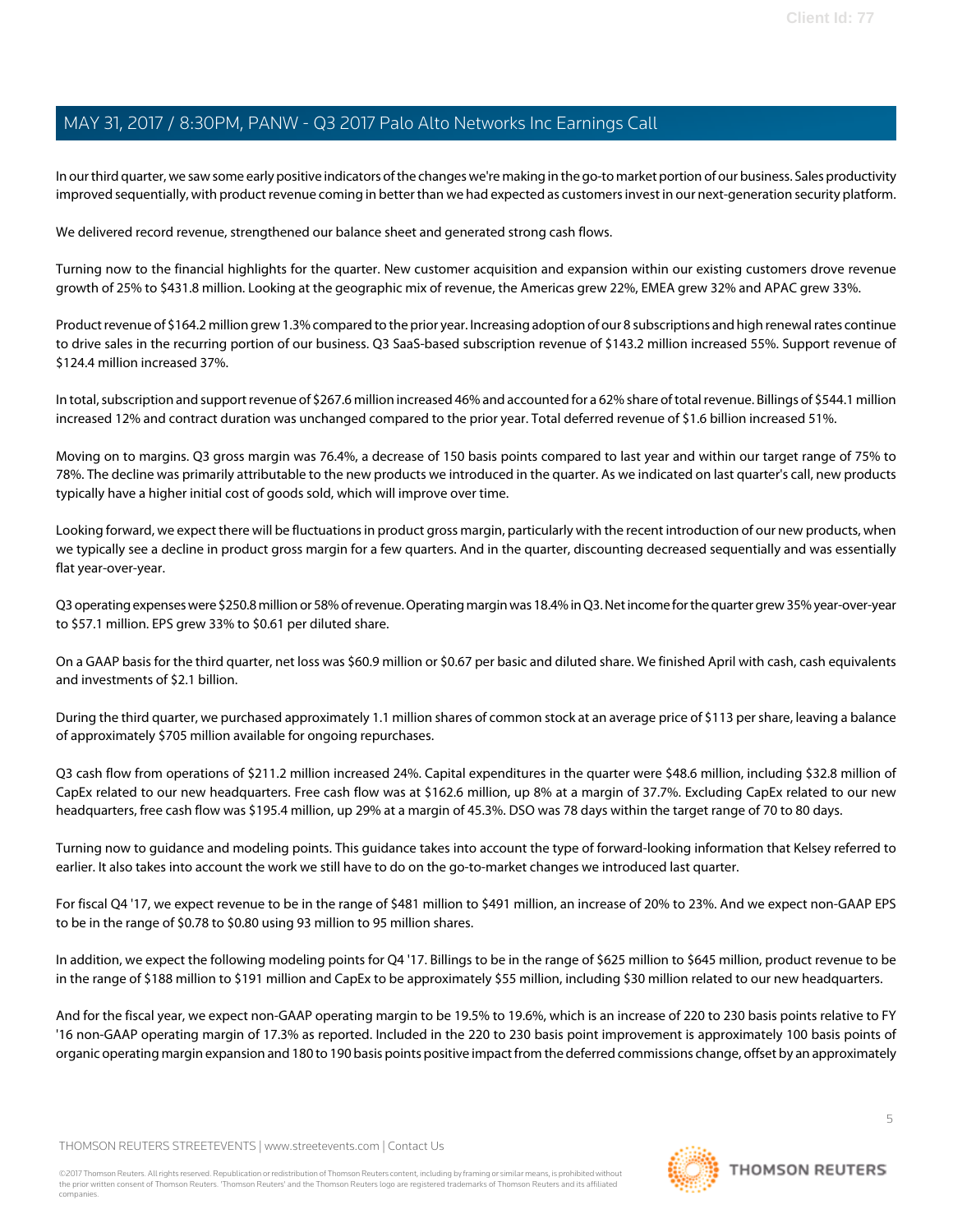60 basis point headwind from LightCyber. And we expect fiscal '17 free cash flow margin, excluding our headquarters investment, to be at least 40%.

With that, I'll turn the call back over to the operator for questions.

## **QUESTIONS AND ANSWERS**

#### **Operator**

<span id="page-5-0"></span>(Operator Instructions) We'll take our first question today from Gabriela Borges with Goldman Sachs.

#### **Gabriela Borges** - Goldman Sachs Group Inc., Research Division - Equity Analyst

May I just start off, Mark. You mentioned in the prepared remarks a little bit on the progress you've made with the sales force and then there are still some work to do. Maybe you could just give us a little more detail there and what you feel you've accomplished thus far into the second half of the fiscal year and what are some of the milestones that you're looking to achieve with productivity and other internal metrics as you go through fiscal year into the next fiscal year.

#### **Mark D. McLaughlin** - Palo Alto Networks, Inc. - Chairman and CEO

Sure, Gabriela. Thanks for being in the call. As we mentioned last quarter with the reorganization, we are taking a 4-step approach because we needed to design what we wanted to do differently. We want to communicate that to everybody. We needed to do account mapping exercises with the accounts in the right place, coverage-wise. Make sure everything's in the chairs to cover that, then we have to run it that way. So over the course of the last quarter, we got the design work finished, the communication work finished. We've mapped all the accounts and we need to make sure that the folks are in the chairs to cover the accounts and that other folks of just picked up accounts are working as fast and as hard as possible with our help to build those relationships in those accounts as well. That's where we are right now, we'll be continuing that through the fourth quarter, for sure. Hopefully you see positive impact from this through fiscal '18.

#### **Gabriela Borges** - Goldman Sachs Group Inc., Research Division - Equity Analyst

That's helpful. And as a follow up, if I could. Just on the comment that discounting activity has moderated year-over-year. Just your thoughts on what you think is driving that, is it a function of some of the new products? Is it a function of competitive environment or FX, anything that would be helpful.

#### **Mark D. McLaughlin** - Palo Alto Networks, Inc. - Chairman and CEO

Well, the -- different folks in the market have different go-to-market motions. Ours has always been to really focus on security, reduction of complexity and then of course, we want to deliver that in a way that is within the cost envelope of what customers have, other folks have come at it from the bottom of that stack and really decided to go from a cost perspective and work their way up. That's not really been our go-to-market motion, so we believe there's a lot of value in the problem. We train our salespeople and talk very consistently to the value proposition that's going to provide for security, reduction in complexity and better total cost of ownership. And we think, as a result of that, we've been able to maintain pretty good discounting discipline through the company's history, and you can see that in this quarter as well.

#### **Operator**

And we'll take our next question with Gregg Moskowitz with Cowen and Company.

THOMSON REUTERS STREETEVENTS | [www.streetevents.com](http://www.streetevents.com) | [Contact Us](http://www010.streetevents.com/contact.asp)

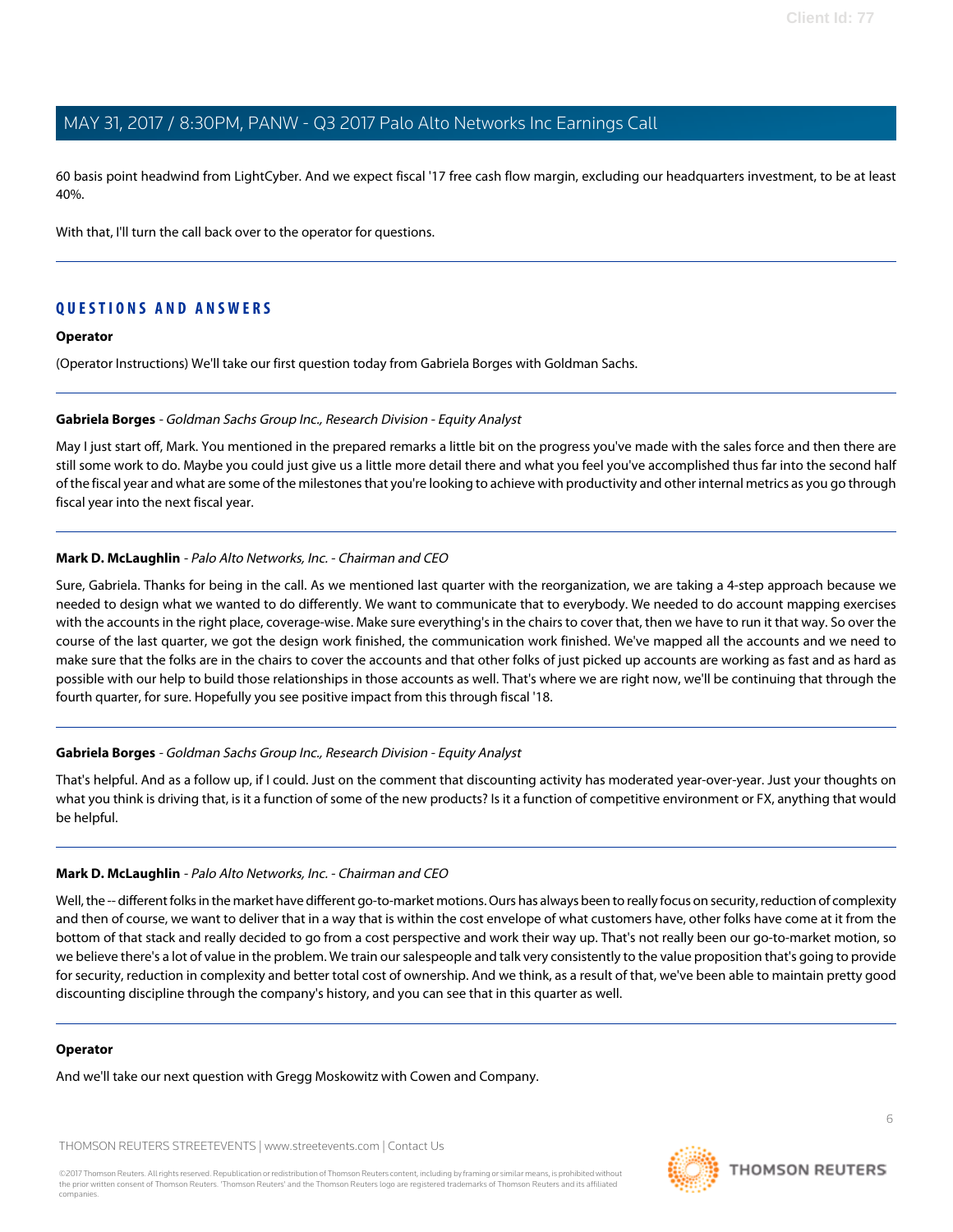#### <span id="page-6-0"></span>**Gregg Steven Moskowitz** - Cowen and Company, LLC, Research Division - MD and Senior Research Analyst

Mark, just a follow on Gabriela's first question. If we could apply the overused baseball analogy to the progress made with respect to your sales reorg, what inning would you say that we're in right now.

#### **Mark D. McLaughlin** - Palo Alto Networks, Inc. - Chairman and CEO

I'd say bottom of the second, top of the third.

### **Gregg Steven Moskowitz** - Cowen and Company, LLC, Research Division - MD and Senior Research Analyst

Okay, that's helpful. And then just for Steffan, any color that you can provide on the percentage of units roughly that were shipped this quarter that came from the new product family. And then if you had any commentary just as it relates to ASPs for the new product sales, vis-a-vis, the prior ones.

#### **Steffan C. Tomlinson** - Palo Alto Networks, Inc. - CFO and EVP

Well, we are very pleased with the adoption of our new products. They fill a need in the market and also fill a need in our overall product lineup. We don't give exact percentages of what percent products were shipped coming from different units. I can tell you that adoption was very strong. As far as ASPs are concerned, it -- the ASPs were very healthy, kind of in-line with what we thought. Anytime you have a new product introduction, you're going to have a trade up, trade down, new incremental opportunities presenting themselves. And we see -- we saw all of that, and overall, it was a net positive for our business.

#### <span id="page-6-1"></span>**Operator**

And we'll take our next question from John DiFucci with Jefferies.

#### **John Stephen DiFucci** - Jefferies LLC, Research Division - Equity Analyst

I guess, my question is about the new product that came out. And do you think that, I mean, I know you had talked a lot about the sales reorg and it sounds like that's going well. But there also seems like there's most likely some pent-up demand sort of waiting for these new products. Do you think that, that had ended up looking in hindsight, had an impact that was material results last couple of quarters?

#### **Mark D. McLaughlin** - Palo Alto Networks, Inc. - Chairman and CEO

John, it's Mark. It's always hard to tell, right? When you have new product introductions, we have to assume that there would be some slippage from one quarter into the next as folks even hear what the new products are about. So we assume when we came out of the second quarter, that we might have seen some of that fall into the third quarter. And I have to assume that's some of the overage in the third quarter is associated with that as well. I don't think that, that was the majority of the overperformance from what we guided there, but -- and it's very difficult like to tell the exact amount one way or the other, but assume there's some of that in there, of course.

#### **Operator**

We'll go next to Matt Hedberg with RBC Capital Markets.

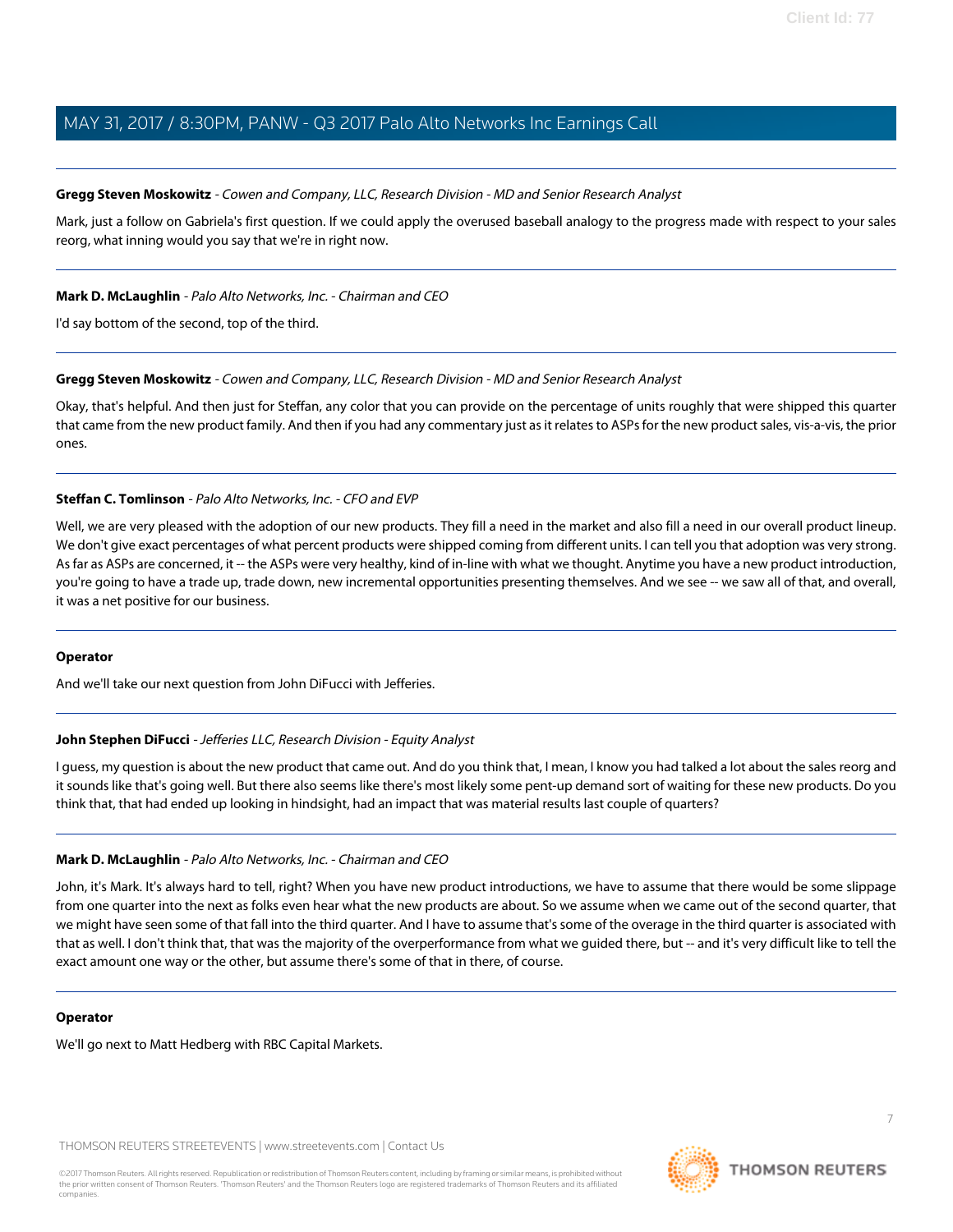#### <span id="page-7-0"></span>**Matthew George Hedberg** - RBC Capital Markets, LLC, Research Division - Analyst

Growth in EMEA was particularly strong. I'm curious, is that more a function of easier compares? Or are European customers starting to talk more about the breach notification going live next year?

#### **Mark D. McLaughlin** - Palo Alto Networks, Inc. - Chairman and CEO

Yes, Matt, it's Mark. A couple of things on that. One is just as the a size of market, EMEA is a large market. And when you look at just the dollars we're doing in that market, we think we have a long way to go and grow in that market. So I would expect to be able to grow very healthfully in that market for some period of time. Sure, we'd like to see -- 3 handles are better on the growth, so we'd like to see that in the quarter. But the GDPR, which is the legislation you're talking about, there are certainly a lot of attention and focus on it. That basically is legislation that's going to present companies with some pretty large fines if they are found to be lacking in their duties of using state-of-the-art technology, which is not a defined terms in the legislation, but it talks about it that way, state-of-the-art technology. So there's a lot of focus from companies and Board of Directors to say, are we doing that, right? And I think that's really driving a lot of interest in getting off of legacy technology and certainly a great opportunity for a platform provider like ourself.

#### **Operator**

<span id="page-7-1"></span>And we'll take our next question from Philip Winslow with Wells Fargo.

#### **Philip Alan Winslow** - Wells Fargo Securities, LLC, Research Division - Senior Analyst

I have a question about just the aging of your installed base. The last Analyst Day, you all talked about just the potential wave of appliances coming up for renewal. I wonder if you can give some more detailed to sort of what you saw this quarter, maybe compare that to the prior few quarters if that wave starting to come on or if that's still on to come.

### **Mark D. McLaughlin** - Palo Alto Networks, Inc. - Chairman and CEO

Yes, it's Mark. I think that the majority of what I would call that, the refresh potential for us, is in the future, and that's just simple math. I'm looking at the classes. So we consider our classicist cohorts and do them by year. And if you look at how the cohorts build over time, each year is getting a substantially bigger. So when we -- if you think of like 4- to 7-year average refresh cycle, somewhere in there, the big, big, big part of our customer base is going to be in refresh cycles in a coming couple of few years time versus the last couple of few years time. So we think that that's something that should provide a tailwind for us in the go forward.

### **Philip Alan Winslow** - Wells Fargo Securities, LLC, Research Division - Senior Analyst

Got it. And then just one quick follow-up to that. I mean, in terms of just the new products we all launched in February, how do you think that influences either which way just the timing of people refreshing the installed base considering you just have a new set of virtual and physical appliances out.

#### **Mark D. McLaughlin** - Palo Alto Networks, Inc. - Chairman and CEO

Right. Yes, I think it would be helpful. Maybe an obvious point that when you have new capability sets in the market, it gives the customers more choices. We like the lineup of technologies we had prior to the new products we launched. We just complemented them with a whole set of new products as well. So when customers are thinking about what their needs, price performance needs are, throughput needs are, and we've got a

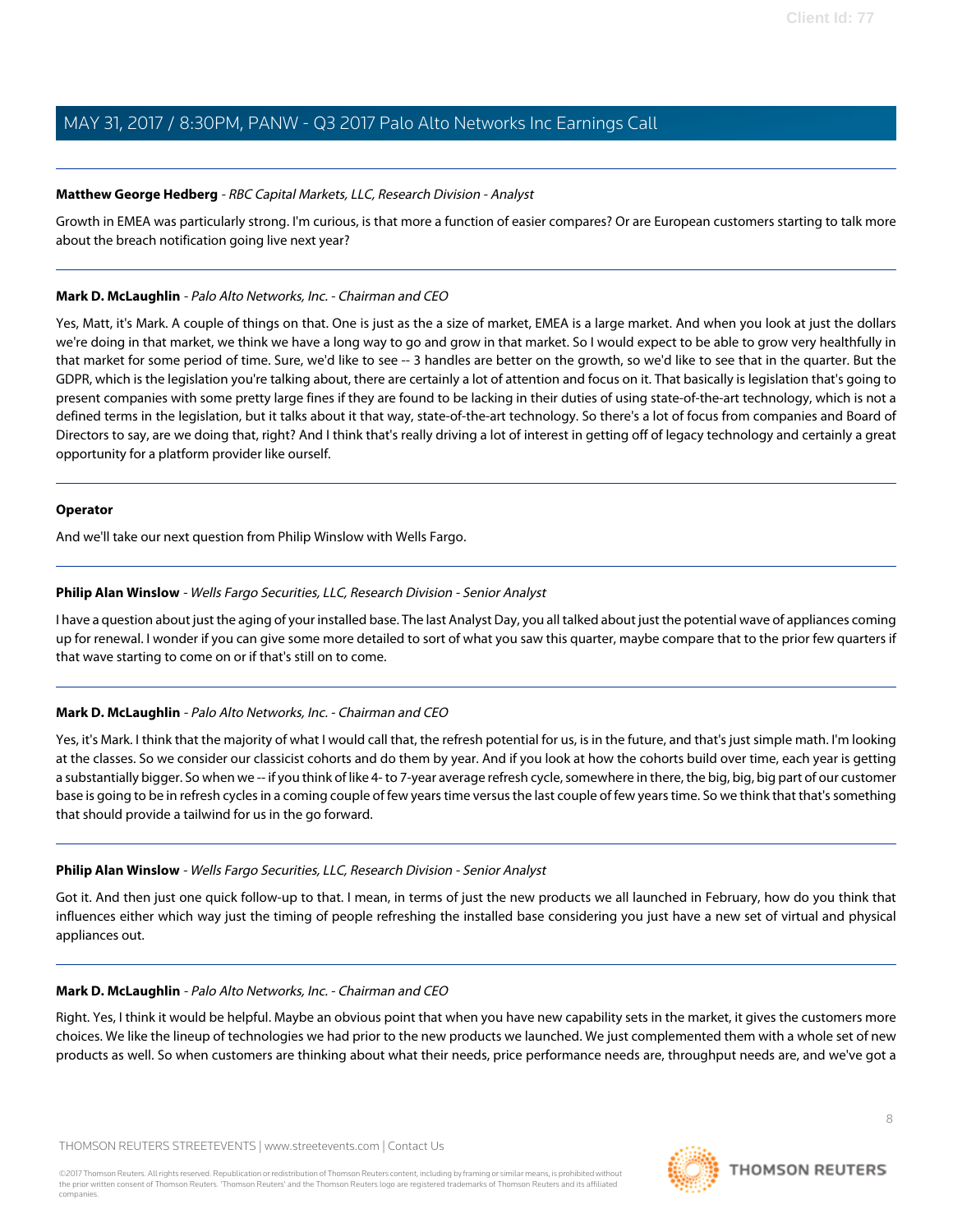very full lineup now of capability sets and lots to upgrade or refresh you with -- when they're so inclined when they reach that sweet spot in the refresh cycle.

#### **Operator**

<span id="page-8-1"></span>We'll take our next question from Saket Kalia with Barclays Capital.

#### **Saket Kalia** - Barclays PLC, Research Division - Senior Analyst

First, maybe for you, Steffan. You said last quarter that billings should lag revenue growth by about 10 or 15 points at least for the back half of this year. And it looks like that relationship will hold here in the fourth quarter as well. Realizing that you're not ready to give us guidance for fiscal '18 yet, can you talk qualitatively if that relationship between billings and revenue should maybe be consistent or perhaps widen? How do you think about that going forward?

### **Steffan C. Tomlinson** - Palo Alto Networks, Inc. - CFO and EVP

Thanks, Saket. So last quarter, we did say that the billings growth rate will trail the revenue growth rate by about 10 to 15 points. And in Q3, we came right about the midpoint of the range. Our Q4 guidance actually indicates that the range is improving and the range, if you -- if you are at a benchmark, get off of the midpoint of our revenue guide, it's about -- billings growth rate is about 8.6% to 12.1% below revenue growth. So that range is actually improving. And it's too soon to call what's going to happen in 2018, but we're definitely -- we're doing everything that we can to improve the growth profile of the company.

#### **Saket Kalia** - Barclays PLC, Research Division - Senior Analyst

Got it. And then maybe for a follow-up here quickly for you, Mark, and maybe more philosophically, how do you think that's last quarter's experience is going to change that playbook in sales that's been successful for so long in terms of splitting territories, allocating resources? How do you think about that playbook changing perhaps after last quarter's experience?

### **Mark D. McLaughlin** - Palo Alto Networks, Inc. - Chairman and CEO

I think that some of the chapters in the book are good and some of the chapters have to be modified, right? So the -- we will continue to split territories. We wouldn't do it at the rate and pace that we had done it in the past. I think we talked about that on the last call. And then we will continue to do market segmentation, but we will be -- we won't be making assumptions about what the capability sets are from a CL team perspective on various customers that they would cover. So there are things that I would say, well, are somewhat timeless when you think about sales playbooks. Then there's the execution implementation on which maybe unique for each company, so we learned the lesson on that stuff and were going to apply that fiscal 18 and beyond.

#### <span id="page-8-0"></span>**Operator**

We'll take our next question from Jonathan Ho with William Blair.

#### **Jonathan Frank Ho** - William Blair & Company L.L.C., Research Division - Technology Analyst

Can you just talk a little bit about maybe shift or acceleration of virtual appliances and what you saw this quarter essentially relative to the public cloud?

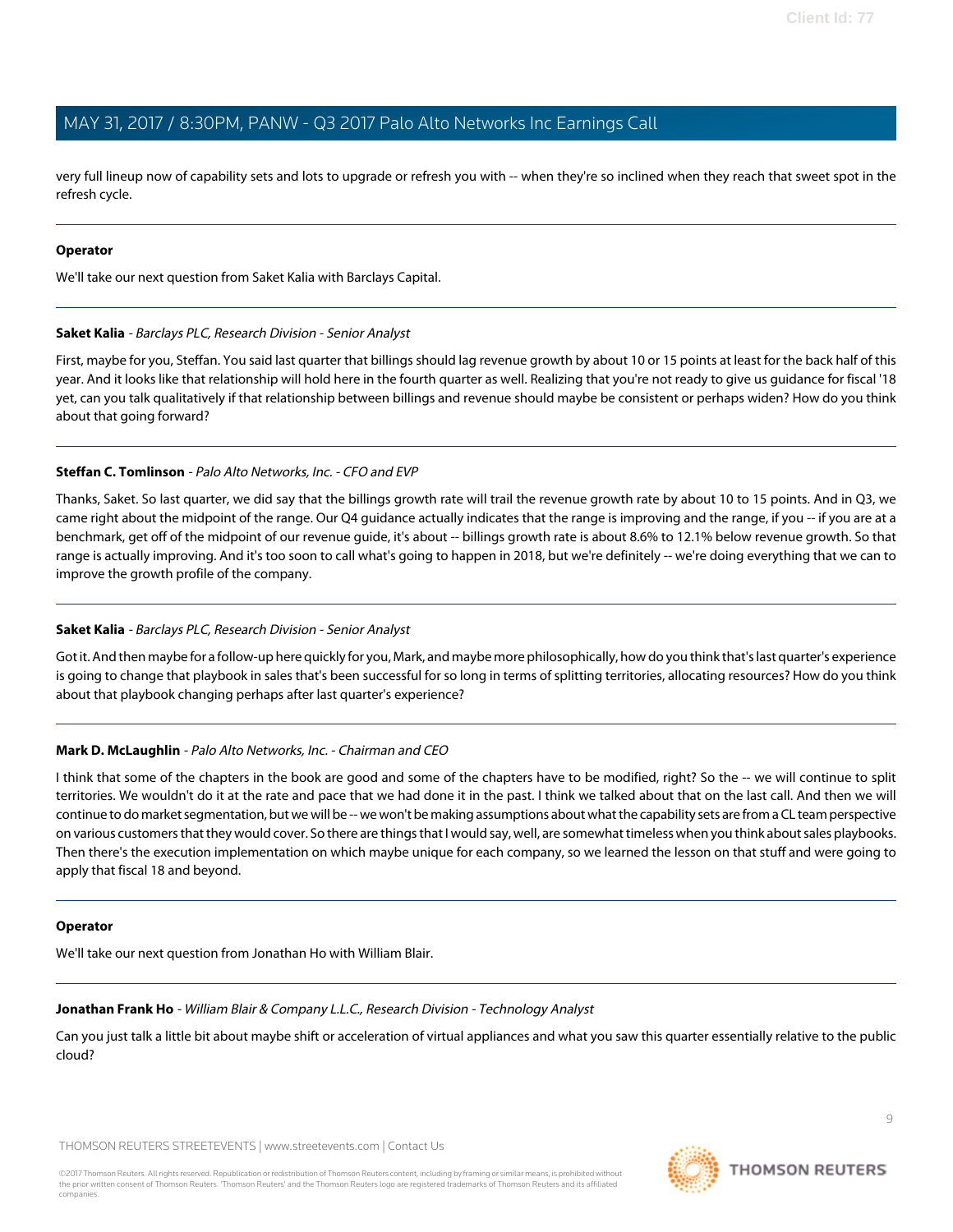#### **Mark D. McLaughlin** - Palo Alto Networks, Inc. - Chairman and CEO

Jonathan, it's Mark. Yes, we continue to see really nice adoption from the VM-Series, and a lot of that's being used in the public cloud environment as well as private cloud or NSX is doing very well. We've had that relationship for quite some time. We're seeing hundreds of customers in that public cloud environment using the VM-Series as well, and we would expect that to grow over time. There's a lot of different angles on that, that will look at. One lead generation. We're seeing some customers use us for the very first time in AWS, for example, and then we get the lead in order to follow up to see if we can drive additional security outside of just that public cloud infrastructure throughout their on-prem, through endpoints and things along those lines. See lots of people taking their own licenses out there and we see increasing sales in the marketplace just using AWS. We're seeing that for Azure, Google, other infrastructure providers as well. But it seems like it's solid growth for us.

#### **Jonathan Frank Ho** - William Blair & Company L.L.C., Research Division - Technology Analyst

Got it. And then just relative to WannaCry, are you seeing any sort of impact from the increased attention around breaches? Or do you think this is just more sort of support and removal of friction around the spending?

#### **Mark D. McLaughlin** - Palo Alto Networks, Inc. - Chairman and CEO

Yes, sure. A couple of things in that. The first is WannaCry certainly got a lot of public attention. There's going to be another attack like that. Can't say what it is, don't know when it's going to be, right, but there's always going to be the next one. I think the WannaCry has raised a lot of awareness and anxiety, one, because it really kind of focused in the health care community first. It moved out of there, so further evidence of, I'll call it, critical aspects of a society that relying on digital age of technology being at risk, and certainly would capture folks' attention. The other thing I think it highlighted for us as well in this opportunity is the increasing need for platforms. I think WannaCry was looked at primarily as, I think, an endpoint problem, but it's broader than that. Once it gets into an organization, it moves around. It had the ability to spread. So platforms like ours are uniquely able to handle that stuff. So Traps, for example, would have stopped it on the endpoint if it were in the network. WildFire would have picked it up if it was somebody who was going to download it from a malicious URL. PAN-DB would have stopped that. Threat Prevention would have stopped lateral movement and the internal spreading of the infection. So it really helps to have multiple ways to defeat these attacks, and WannaCry is a great example of how -- a good position you'd be in if you had all those capability sets.

#### <span id="page-9-0"></span>**Operator**

We'll take our next question from Michael Turits with Raymond James.

#### **Michael Turits** - Raymond James & Associates, Inc., Research Division - MD of Equity Research and Infrastructure Software Analyst

Two questions. First, you had talked in the past about the back half of the calendar year getting some tailwinds both from the product refresh in general as well as the new product cycle. Does that still look like something that could be an accelerant to growth at this point?

#### **Mark D. McLaughlin** - Palo Alto Networks, Inc. - Chairman and CEO

Michael, yes, as we had talked about -- we certainly talked about that in the beginning of the year, and we had laid out a number of reasons why we believe the product growth would accelerate, partly due to the ramping capabilities of the sales force, partly due to the assumption there will be new product introduction, service provider business, increasing productivity. And a lot of that holds true, but we have the crosscurrent of the sales force reorganization and things that we're dealing with. So there's puts and takes on both sides of that. We're happy to see the product revenue come in where it did in the Q and the third quarter, but frankly, we're not satisfied with where we are. And we think we can do better and we aim to do better.



**THOMSON REUTERS**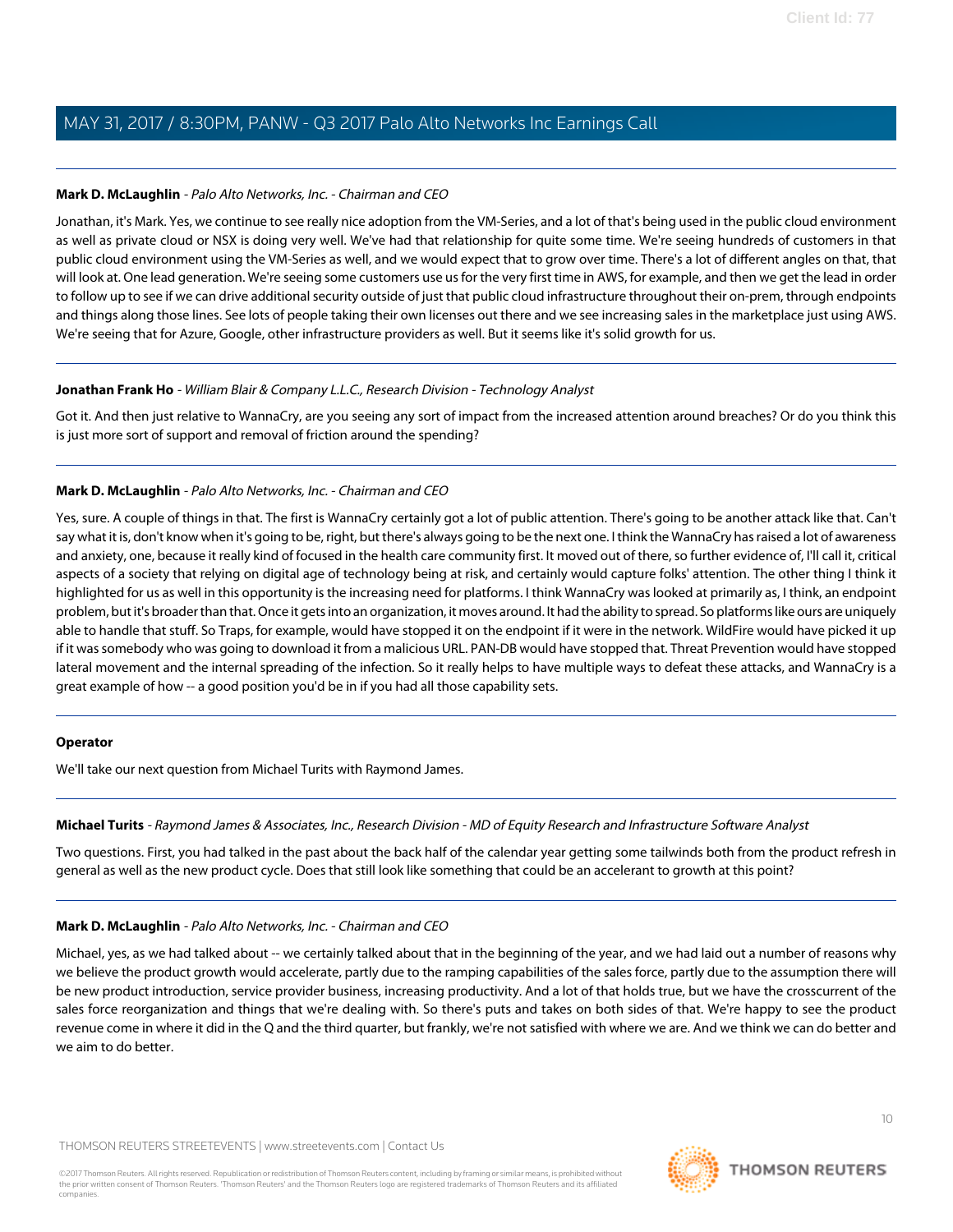### **Michael Turits** - Raymond James & Associates, Inc., Research Division - MD of Equity Research and Infrastructure Software Analyst

Okay. And then second question, a bit more specifically on the VM-Series. One of the important things about the new release was the increase in throughput or capacity for the new Virtual. So what's been -- there had been a measurable impact from that both in terms of cloud adoption and utilization and as well perhaps in the on-prem or in the private cloud with people thinking about it relative to what are the trade-offs of using Virtual versus using physical box.

#### **Mark D. McLaughlin** - Palo Alto Networks, Inc. - Chairman and CEO

Well, I think there's -- well, here's how we think about it. I think a lot of customers are thinking this as well, which is it's really kind of use case specific. So your data is going to reside in different places. It's going to be computed in different places. It's going to move back and forth very -- hopefully very efficiently and without friction. And that's really what we're trying to do with the platform, is provide the consistency of security in all those places. So when you talk about the cloud and use cases, for example, like East-West traffic in a highly virtualized data center, one of the things you're going to see there for sure is just an ever-increasing amount of throughput requirements because volume is growing from a number of applications, number of third-party's applications being used from encryption and decryption capabilities or decryption needs, for example. So throughput is going to continue to rise over time. So I think that in the case -- just like we did with our hardware of having much higher performance, same with the virtualized firewalls as well where we quadrupled the performance there, we're going to keep growing that performance because those use cases, whether they're physical or in the cloud, are going to demand higher and higher throughputs.

#### **Operator**

<span id="page-10-0"></span>We'll take our next question from Andrew Nowinski with Piper Jaffray.

### **Andrew James Nowinski** - Piper Jaffray Companies, Research Division - Principal and Senior Research Analyst

Just a question on the product guidance -- product revenue guidance. You had great upside in the quarter. You had 1% year-over-year growth off a tough comp. I guess why aren't you expecting that momentum to continue in the July quarter since your guidance suggests that product revenue will decline on a year-over-year basis? Is that just you being more conservative than usual?

### **Mark D. McLaughlin** - Palo Alto Networks, Inc. - Chairman and CEO

Andrew, so when looking at the product side, we're happy to see where we came in, in the third quarter. Of course, like I said, we're not satisfied big picture of where we are and we aim to do better than what we're doing. When we look at the third to fourth quarter, we're still looking at like a 15% sequential increase from the third to the fourth quarter is the guide we gave. So it's a big increase. It's a doable increase for sure, we think, and expect to get that done. But we're kind of looking at that on a relative basis sequentially. And when we're looking on a year-over-year basis as well, we're coming off of very, very high comp for the fourth quarter of last year.

#### **Steffan C. Tomlinson** - Palo Alto Networks, Inc. - CFO and EVP

And we're still in the midst of going through the sales force reorganization. So that also is a crosscurrent.

#### **Andrew James Nowinski** - Piper Jaffray Companies, Research Division - Principal and Senior Research Analyst

That's right. Okay, got it. And then with regard to Traps, it still -- you certainly continue to add more customers but still has, I think, a penetration rate of less than 3% in your installed base. When do you think it's going to start to gain a little bit more traction? When do you think we'll start to see that penetration rate increasing at a faster clip?

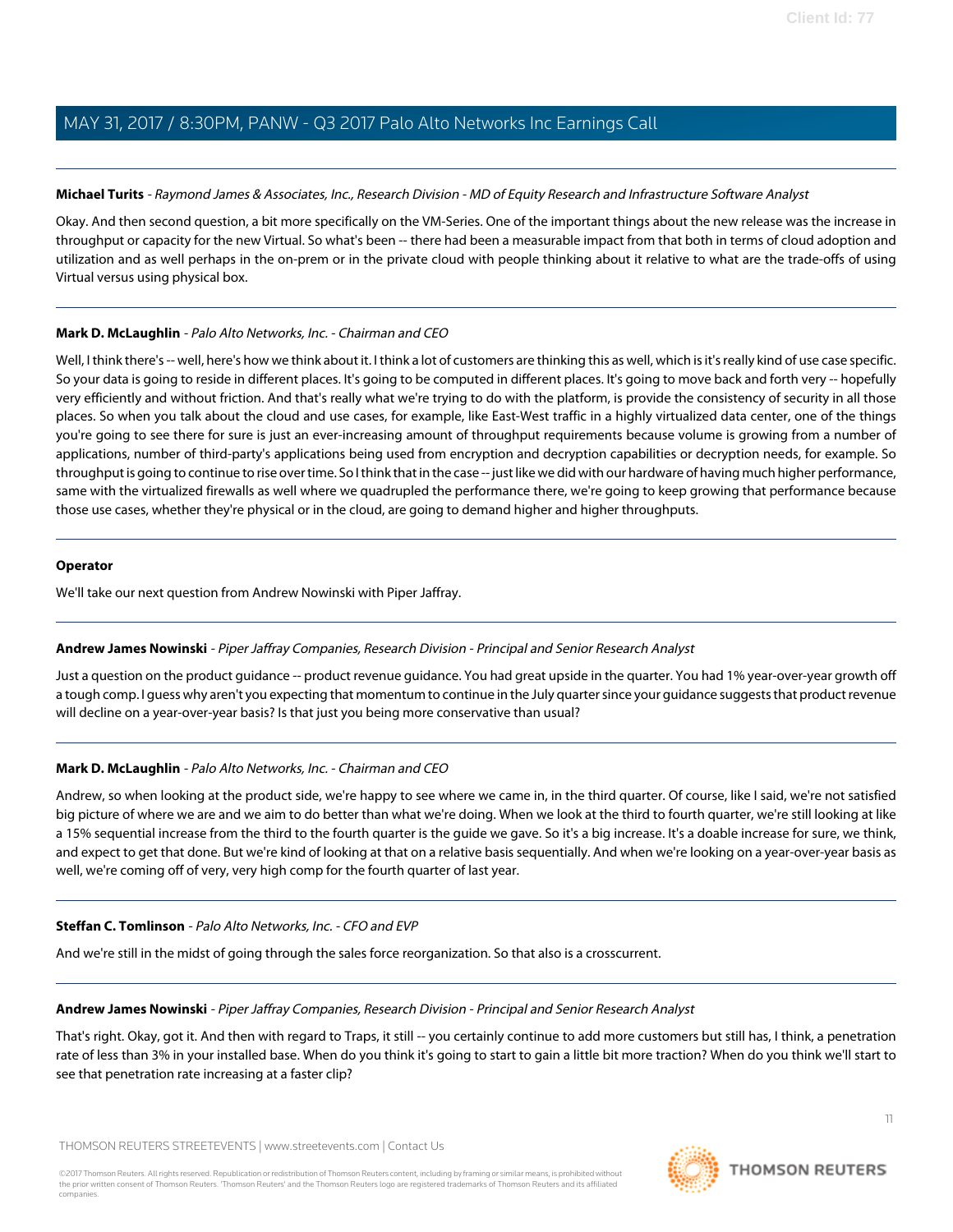#### **Mark D. McLaughlin** - Palo Alto Networks, Inc. - Chairman and CEO

Sure. That's actually an area of an intentional focus for us, Andrew, which is given that we've been in the market for about 3 years now as one of the next-gen providers after AV replacement budgets like everybody else's, we've been very intentional in targeting new customers as well as our existing customer base for larger customers and larger deployments of endpoints. And that's what we're accomplishing. So we're very happy to have over 1,000 customers now. Rate of customer growth is good. We would expect the penetration rates to go up faster later, but we're -- as we solve for all this referenceability that we're getting now an increasing technical capabilities like with the 4.0 release. I think that with all that focus in mind, we're getting where we want to go. And when you think about the next-gen AV providers in the market today, based on what we know about, we think we're one of the biggest from a sales perspective.

#### **Operator**

<span id="page-11-1"></span>We'll take our next question from Michael Kim with Imperial Capital.

#### **Michael Wonchoon Kim** - Imperial Capital, LLC, Research Division - SVP

Just a follow-up on Traps. Are you seeing an increase in head-to-head evals and any early feedback on win rates? And out of that 1,000 customers -- 1,000 odd customers that you accumulated, are majority of those existing or net new logos?

### **Mark D. McLaughlin** - Palo Alto Networks, Inc. - Chairman and CEO

Yes, sure. So we're doing lots of head-to-head. That's what we're trying to do, right. We're focused on trying to take the AV budgets from legacy AV providers when a lot of people are dissatisfied with them. So we're certainly seeing them head-to-head. And then in a lot of those situations, not surprisingly, a lot of the next-gen folks are being evaluated. And kind of as a side note to that, Michael, one of interesting things that we found with the customers that we've acquired so far, when we survey them, that well more than half of those customers, when asked why are you buying Traps from Palo Alto Networks, in addition to saying it's a great best-of-breed next-gen endpoint security capability, are saying because it's actually very well integrated with my network security capabilities and increasing cloud security capabilities. So that consistency is very important and that approach that we're driving is very important. So can you remind me your second part of your question?

#### **Michael Wonchoon Kim** - Imperial Capital, LLC, Research Division - SVP

<span id="page-11-0"></span>Yes. I was curious, out of the 1,000 odd customers you have today, how much -- how many of those were net new logos to Palo Alto versus existing customers? And curious kind of what the initial uptake has been.

#### **Mark F. Anderson** - Palo Alto Networks, Inc. - President

Yes, Michael, Mark Anderson here. It's actually a pretty good balance that we have. I'd say close to 50-50. And the great thing is our core sales team is getting better and better enabled each quarter at being able to integrate the Trap story into their next-generation network security story and prove the value of these 2 things working closely together. So whenever we do get a Traps customer that's a first time buy, we're able to go back in and very seamlessly help sell network security as well.

#### **Operator**

We'll take our next question from Pierre Ferragu with Bernstein.

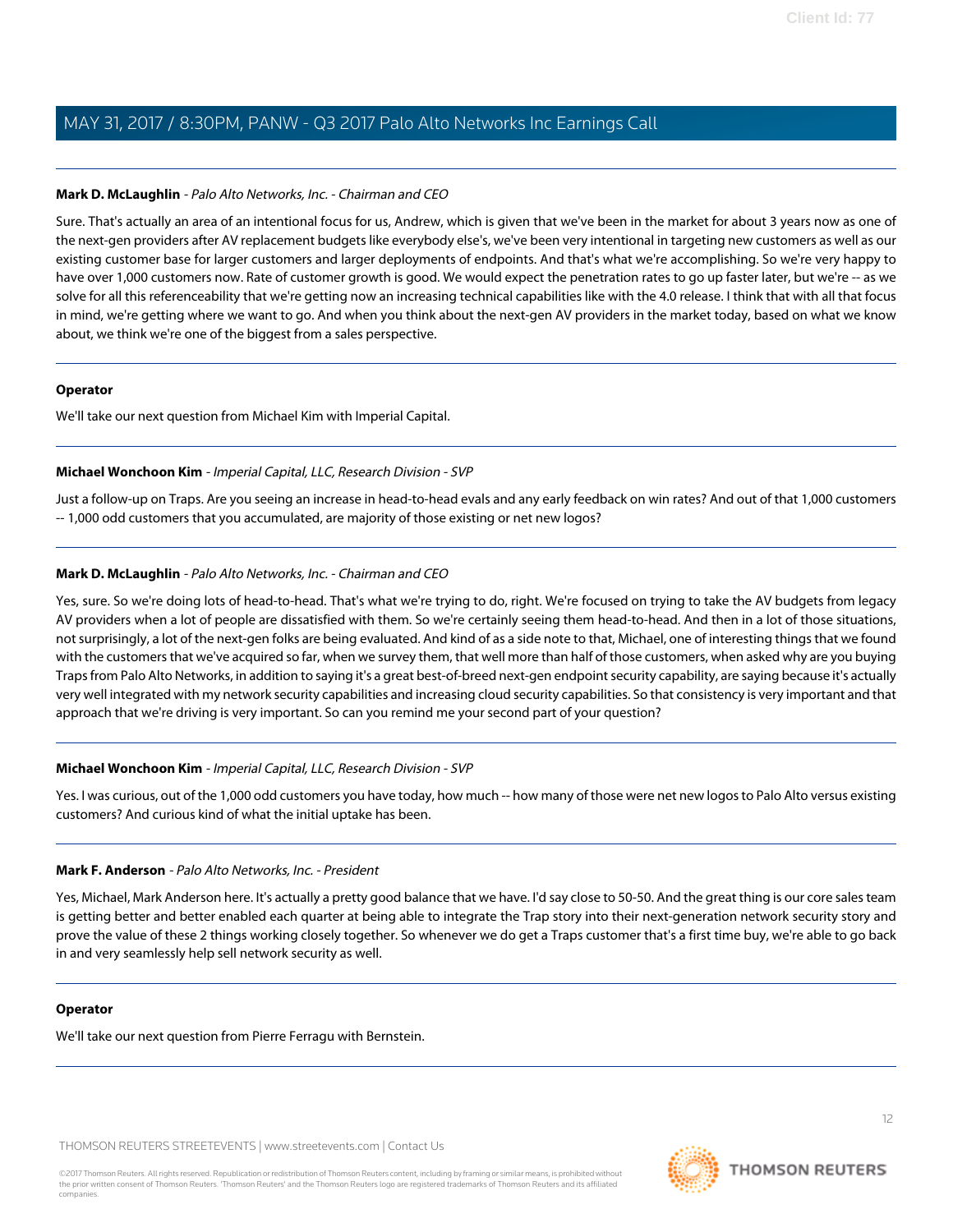#### <span id="page-12-0"></span>**Pierre C. Ferragu** - Sanford C. Bernstein & Co., LLC., Research Division - Senior Analyst

We talked a bit about like the refresh opportunity and I eventually got confused about how much refresh do you have in product revenue is reported this quarter. Is that like -- am I right in thinking it's still like a very, very negligible, very small part of your business and most firewalls you're selling today are still like adding up to your installed base? Or is the refresh business already something fairly sizable? And will you have an idea of what percentage of your product revenues will be refresh already to date? And then I had just like a very quick follow-up on sales cycle. We've heard a lot over the last 6 to 9 months in the industry that sales cycle were getting a bit longer. Clients were taking more time to figure out what they want in terms of network security. If you could give us like the latest update on that front as well.

#### **Mark D. McLaughlin** - Palo Alto Networks, Inc. - Chairman and CEO

Yes, Pierre, it's Mark. I'll take the first and pass off the second one to Mark Anderson. On the refresh side of it, we don't break out the percentage of what portion of product is coming from new of expand versus refresh. What I can say on the refresh side is the -- refresh for us has been strong in the past through our cohorts, which is great, and kind of get a sense of that when you think about our renewal rates, our NPS scores, all these other externalities that point to customers really like Palo Alto Networks and they tend to refresh with us as well. Back to the cohort thing I was talking about earlier, the percentage of the business that's coming from the refresh has been increasing just kind of naturally mathematically as we graduate years, if you will, through those cohorts. And we would expect it to increase into the future.

#### **Mark F. Anderson** - Palo Alto Networks, Inc. - President

(foreign language) Pierre, so as far as the sales cycles go, I think the new normal is that these sales cycles are taking longer. Clearly, security continues to be a board level, #1 or #2 priority for customers at every level. And there's also copycats out there in the market that are mimicking the value proposition that Palo Alto Networks kind of pioneered. And really, that's getting our sales teams trying to work hard to solve to a technical proof of concept because when we get a chance to demonstrate in their -- with their live network traffic how differentiated we are, we typically win. So that does take a little extra time. We've sort of factored that into our forecast and guidance each quarter. And certainly, our sales teams have kind of factored that into their campaigns to win customers to really get to that technical proof of concept.

#### <span id="page-12-1"></span>**Operator**

We'll take our next question from Shaul Eyal with Oppenheimer.

### **Shaul Eyal** - Oppenheimer & Co. Inc., Research Division - MD and Senior Analyst

Mark, how's the LightCyber integration has been coming along so far? I don't know if you can quantify or provide us with some color there, some potential contribution this quarter.

#### **Mark D. McLaughlin** - Palo Alto Networks, Inc. - Chairman and CEO

Sure. Let me take that financially first and technically second. On a financial basis, contribution was de minimis from a top line perspective when we gave some guidance last quarter from the impact from an operating margin perspective, which Steffan went over. On the technical basis, the integration is going as planned. We're on our project launch on that, which is fantastic. We expect that will be a subscription-based service, like I said, before the end of the calendar year. Just as a kind of a side note on that, and you'll hear more about this at Ignite if you attend Ignite, that's an example of capability, which is a really great technical capability, highly innovative for network behavior analytics that when it is integrated in the platform, will take something that has historically been a product sales, buy product and deployed everywhere to something that is a -- as a software. So as a subscription services without having to deploy additional hardware. So the feedback from the customer base on that model and what we're demonstrating there with LightCyber has been very positive so far feedback-wise. And they also like the service itself. It's a very important

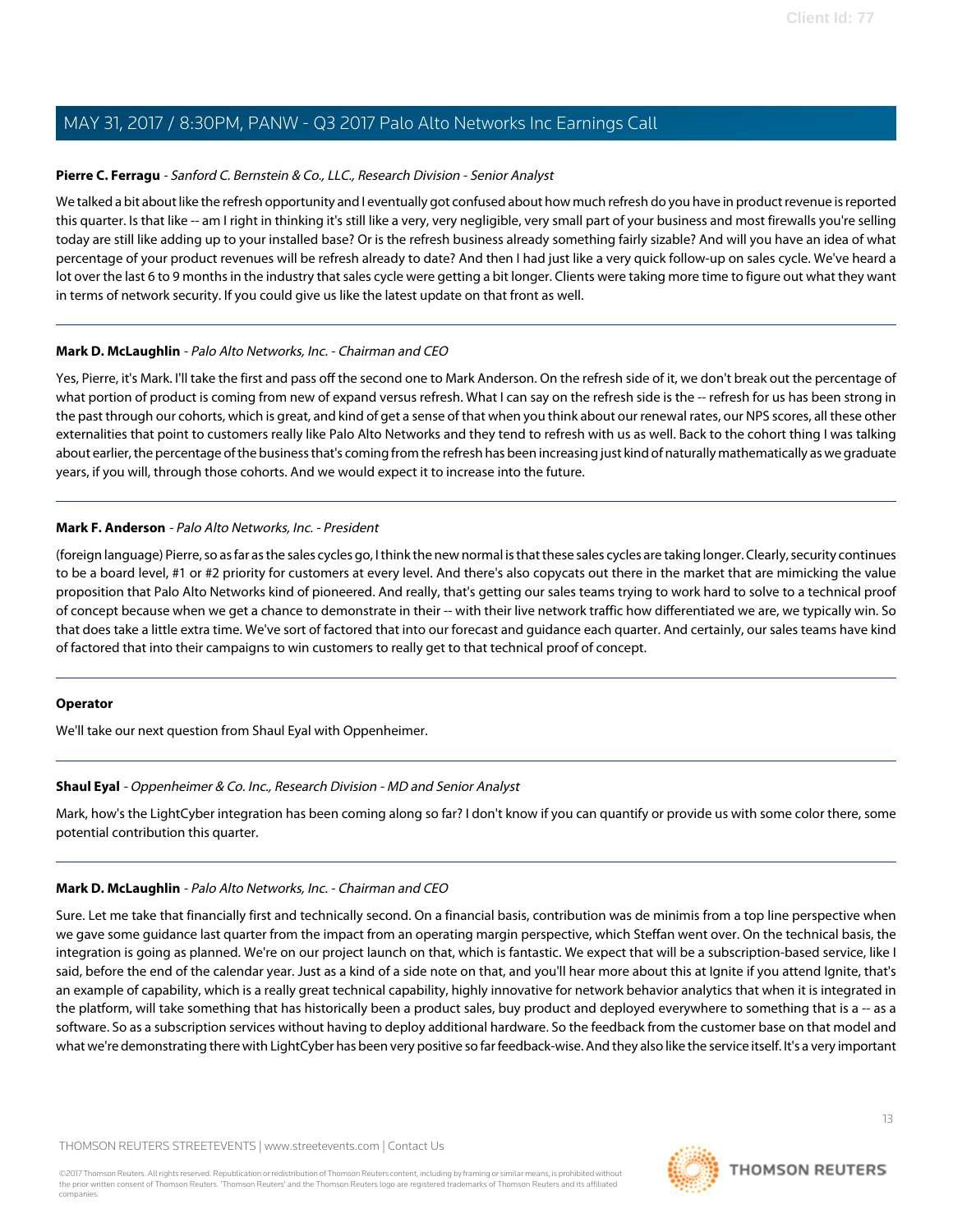service to find anomalies when somebody is moving through your network and they're looking for just getting that best-of-breed capabilities while inside the platform.

#### **Mark F. Anderson** - Palo Alto Networks, Inc. - President

If I can just add to that, Mark. I think from a people standpoint, we're really impressed with the quality of the people that came over with LightCyber. They've co-located with our Tel Aviv team in Israel and it's a really good fit.

#### **Shaul Eyal** - Oppenheimer & Co. Inc., Research Division - MD and Senior Analyst

Got it. And then in the latter part of calendar '16, if I'm not mistaken, you've established a telco-related type of activity or maybe telco-related group. Just interested, Mark, around how the ramp-up has been coming along so far.

#### **Mark D. McLaughlin** - Palo Alto Networks, Inc. - Chairman and CEO

Sure. Yes, that's a service provider group. We talked about that a couple years ago, actually, saying we wanted to be very focused on that more so than the past in the service provider because it had been a couple years ago of relatively untapped market for us, right. The service provider market has some very specific technical needs and capabilities. It also has some very specific go-to-market requirements where you have to understand them, you have to talk their talk, you have to know what their needs are, and relationships really matter. So over the course of the last couple of years, we've been building up the service provider team that has been built up very well, and they're contributed very nicely to the business. We expect that business to grow over time for us.

#### <span id="page-13-0"></span>**Operator**

We'll take our next question from Catharine Trebnick with Dougherty.

#### **Catharine Anne Trebnick** - Dougherty & Company LLC, Research Division - VP and Senior Research Analyst

Mark, I have a question regarding your virtual firewalls. It seems to me -- you said earlier in your commentary several hundreds this quarter. How -- could you explain how differentiated you are with your virtual firewall versus Check Point in the AWS cloud or Azure? It seems to be rapid migration to cloud right now. And where do you see fitting into this migration? And how fast is this possibly replacing some of your core hardware products?

#### **Mark D. McLaughlin** - Palo Alto Networks, Inc. - Chairman and CEO

Let me comment on that backwards, Catharine, for a second, which is so far, and we think this will continue into the future. We've seen the cloud in general and then our VM-Series and other cloud aspects like Aperture be additive. So we think that's a lead provider for us and a growth provider for us for new use cases. As far as differentiation relative to any of the competitors, really kind of 3 things going on. The first is that our VM-Series does exactly everything that our physical capability set would do. And the physical capabilities, as you know, the hardware capabilities are highly differentiated on what we do with app ID, content ID, user ID, plus all the subscription services that you're able to run on that. So we virtualized all that quite some time ago. So the differences that customers really loved and appreciated in the physical world, they get all those in the virtual world as well. So that's a starting point, a very important point. The second part of that is just part of the platform. So you don't have to give up or accept different or lower security capabilities when you go to the cloud with Palo Alto Networks. You get to have all those capabilities seamlessly from endpoints to network, to cloud, to private cloud, third-party SaaS applications. It's exactly the same outcome, and customers really love the orchestration, the automation that you get as a result of that as well. So those are the fundamental to kind of differences on a competitive aspect that people really appreciate when they look at our VM-Series.

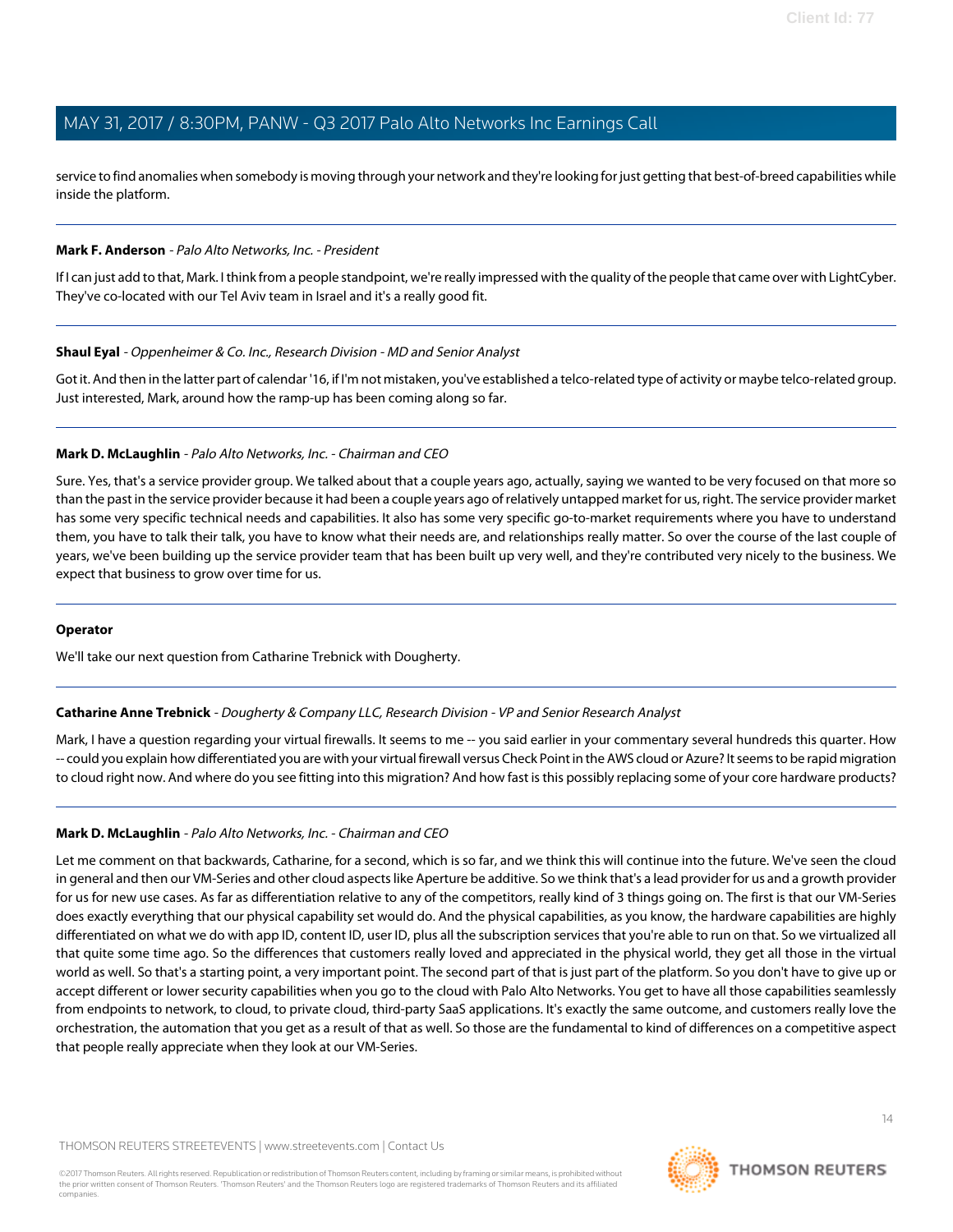#### **Operator**

<span id="page-14-0"></span>We'll take our next question from Ken Talanian with Evercore ISI.

#### **Kenneth Richard Talanian** - Evercore ISI, Research Division - Analyst

So first off, have you seen any changes in the customer's desire to do multiyear deals? And then can we -- along with that, can we expect contract duration to remain relatively constant going forward?

#### **Steffan C. Tomlinson** - Palo Alto Networks, Inc. - CFO and EVP

Over the years, we've seen a slight uptick in contract duration, and that's really been customer led. And it's indication of the value that we're bringing to the table in that customers want to standardize on us for a multiyear period and also renew at very high rates. Contract duration has been stable year-over-year. It's hard to predict where contract duration is going to go, but at this point, from our own internal modeling standpoint, we're not assuming any wide variation in contract duration on a go-forward basis. Time will tell.

#### **Kenneth Richard Talanian** - Evercore ISI, Research Division - Analyst

Okay. And this is a follow-up. I know we've sort of touched on this before on some of the prior questions. But I'm just curious, what -- which of the new appliance families demonstrated the most traction in the quarter?

#### **Steffan C. Tomlinson** - Palo Alto Networks, Inc. - CFO and EVP

Well, we saw great retraction from the PA-5200 Series and also the PA-220. And the 800 was also good, too. So it's really kind of across the board, we saw really already nice adoption.

#### <span id="page-14-1"></span>**Operator**

And we'll take our next question from Walter Pritchard with Citi.

#### **Walter H Pritchard** - Citigroup Inc, Research Division - MD and U.S. Software Analyst

Question on your product revenue. You've had pretty dramatic difference in growth rates over the last couple of years, and your billings are growing probably in line with the industry. Your product revenue probably growing below the industry although, as many pointed out, off of tough comps. I'm wondering how you think about that going forward. Just roughly, you generate a lot of subscription attached. You have the unattached subscription. And I'm wondering if we'll continue to see a total business grows well in excess of product or if you think those will converge as things start to normalize here.

#### **Mark D. McLaughlin** - Palo Alto Networks, Inc. - Chairman and CEO

Walter, yes, a few thoughts around that. One is, like I said earlier, that we were happy to see we got the product revenue from the third quarter perspective. General matter, we think we can do better. We plan to do better along these lines. When we think about the industry, it doesn't look as though people really break out product or what's hardware specific in the industry. One of the things we look at is just how much money gets spent by everybody that they report on the hardware side, and we continue to take more than our fair share on that from a product perspective. We also know, of course, there's relationships between the products or the hardware and the attached services as well. So as we work to improve



**THOMSON REUTERS**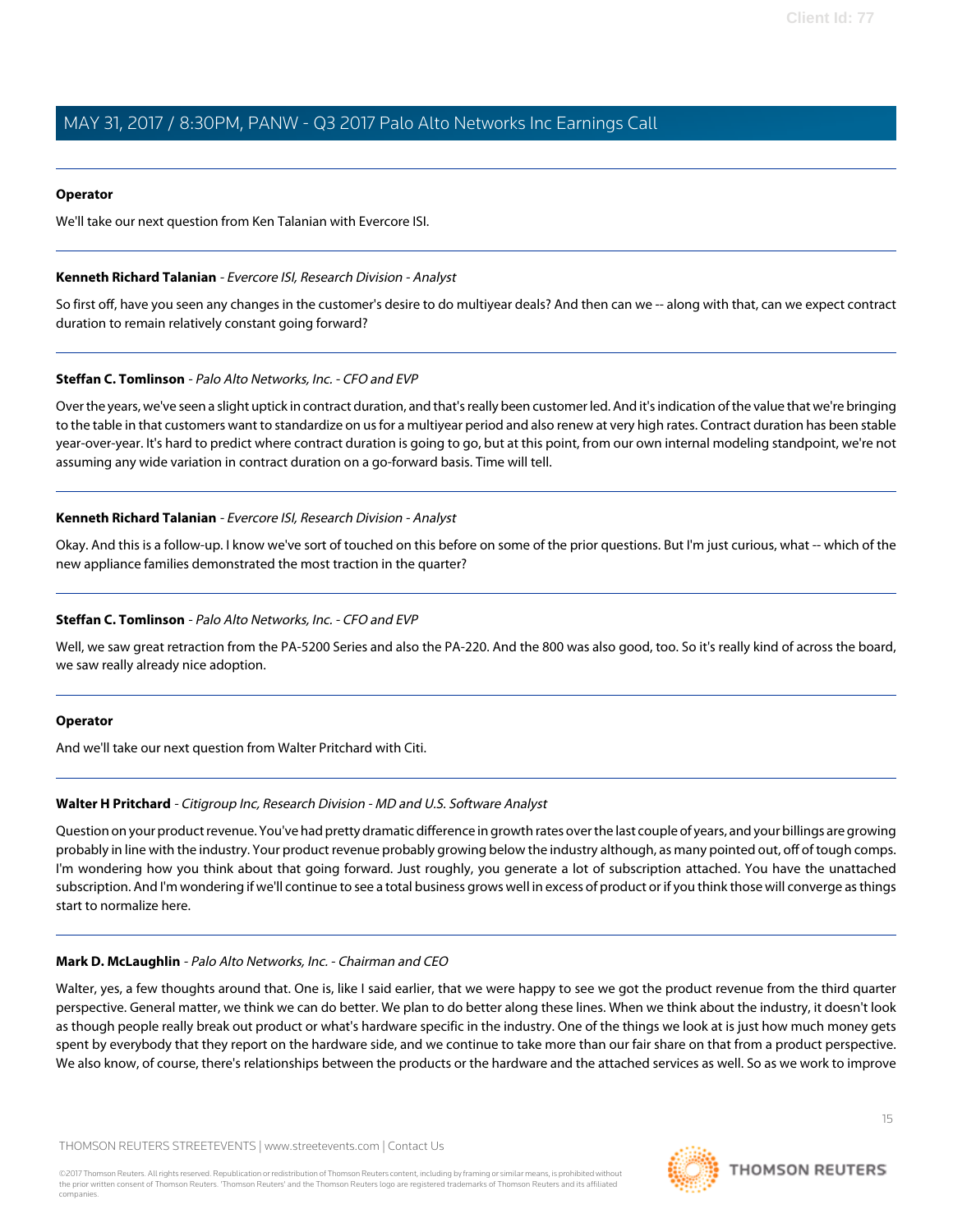the product revenue growth over time, then that would have some impact on the attached subscription services. And we're doing very well on the non-attached as well from a growth perspective. That's a small part of the business we're growing very quickly. So we expect that to do better over time as well. So there's a lot of things into the mix around that, which all comes out in the wash on billings growth and total revenue growth over time, which is where we're very focused on as part of the total platform.

#### **Walter H Pritchard** - Citigroup Inc, Research Division - MD and U.S. Software Analyst

Any comment on attached revenue this quarter? Just any run rate or anything to help us understand sort of traction collectively in that part of the subscription business.

#### **Mark D. McLaughlin** - Palo Alto Networks, Inc. - Chairman and CEO

Sure, yes. We talk about the attached business on a semiannual basis, but we said last quarter's about 2 points on the attached side. It went up.

#### **Steffan C. Tomlinson** - Palo Alto Networks, Inc. - CFO and EVP

And then on the unattached business, it was very good. We had -- we referenced in our prepared remarks the number of new customers. So that's an indication as well of the traction that we're getting.

#### **Operator**

<span id="page-15-0"></span>And ladies and gentlemen, our final question today comes from Keith Weiss with Morgan Stanley.

### **Keith Weiss** - Morgan Stanley, Research Division - Equity Analyst

One of the things that I want to just kind of drill down into is -- or better understand is the dynamic on how you're able to like keep adding customers so well. You had a really good like new customer add in the quarter despite the fact that you're going through a sales reorg. And one, like how does that dynamic sustain? Like how do you guys sustain new customer adds so well while you're going through the sales reorg? And then on the flip side of the equation, while new customer adds look to be up pretty nicely on a year-on-year business, product revenue was basically like flat on a year-on-year basis. Should we take away that sort of where the weakness resides is more in terms of sort of expanding existing customers more so than getting new customers in the door?

### **Mark D. McLaughlin** - Palo Alto Networks, Inc. - Chairman and CEO

That's a great question, Keith. Well, a couple of thoughts in that. The first was -- I think in reverse, as we said last quarter, when you look at our business, it's going to come from new customer acquisition and expansion of existing customers. And about 2/3 of our business today is driven by expansion opportunities with customers who's already acquired. So of course, we want to continue to have high rates of customer acquisition. I'll come to that in just a second. We're very happy to see high rates of customer acquisition. Then the trick is to expand the business inside of this. Where we had some issues, and we're working through them with the reorg stuff, was looking at the lifetime value expansion when you look at the segments of the market. So when we look at the highest end segment of the market, which is the Global 2000 and the biggest customers, wallet share lifetime value expansion has done very nicely there and continues to do very nicely there despite some of the issues that we've talked about before. It's really about getting the lifetime value expansion where we want it to be and where we had it historically below that segment of the market. And that's where a lot of the reorg and alignment issues were, and that's where we're really focused on -- we're focused on fixing. And just from a new customer acquisition perspective, we're getting new customers not only from our direct team. As well, we're also getting customer acquisition through the channel, our channel is strong and growing over time. So we're going to continue to get more customers from them. That's why I love the fact that we just had our second highest customer acquisition order history. I think we could do better, right. The better we get from

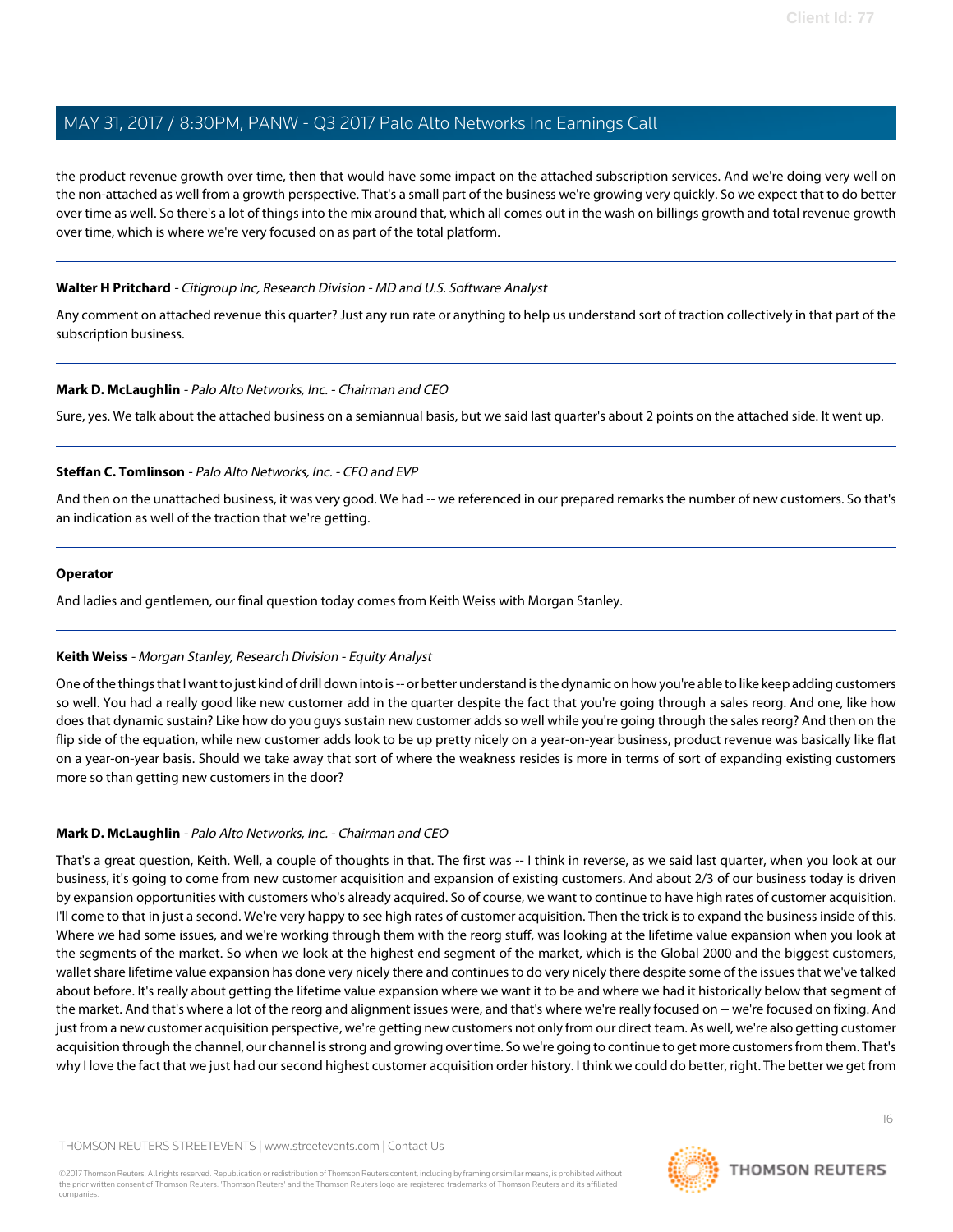a go-to-market perspective, we should be able to continue to acquire even more customers than that and we look forward to being able to do that.

#### **Keith Weiss** - Morgan Stanley, Research Division - Equity Analyst

Got it. And if I could sneak in a follow-up. So while 1% product revenue growth was better than what we had anticipated, it's still under-growing the marketplace. But I'm assuming if those dynamics around sort of the new customer acquisition, being able to continue to get the customers in the door that give you guys the confidence that you're not kind of losing share, if you will, that, that opportunity remains. It's just more of like untapped within these existing customers versus kind of net losing opportunity.

### **Steffan C. Tomlinson** - Palo Alto Networks, Inc. - CFO and EVP

Keith, yes, just on the year-over-year growth rate, were clearly coming off of with very high, tough comparable. We grew product revenue last year at 33% year-over-year. If you look at the dollar amount of product revenue that gets done in a particular quarter, as Mark mentioned earlier, we're taking more than our fair share. And there are some vendors that don't even give out product revenue, and so like we're shadowboxing with them a little bit. But we are doing very well in the market. And the new products that we have that we've just introduced, the rate of new customer acquisition, we feel like there are crosscurrents that we talked about around sales reorganization. But we are laser-focused on increasing the growth prospects of the company.

#### **Mark D. McLaughlin** - Palo Alto Networks, Inc. - Chairman and CEO

Yes. And that, of course, includes product revenue as well. So...

#### **Operator**

Ladies and gentlemen, that does conclude our question-and-answer session for today. Mr. McLaughlin, I'd like to turn the call back over to you for any closing remarks.

#### **Mark D. McLaughlin** - Palo Alto Networks, Inc. - Chairman and CEO

Thanks, operator. Appreciate it. And before I close, I want to thank the Palo Alto Networks team for their dedication and our customers and partners for the opportunity to work with them. We hope to see everyone at Ignite in just a couple weeks. Thanks for being on the call today. Bye-bye.

#### **Operator**

Ladies and gentlemen, this does conclude today's conference. We appreciate your participation.